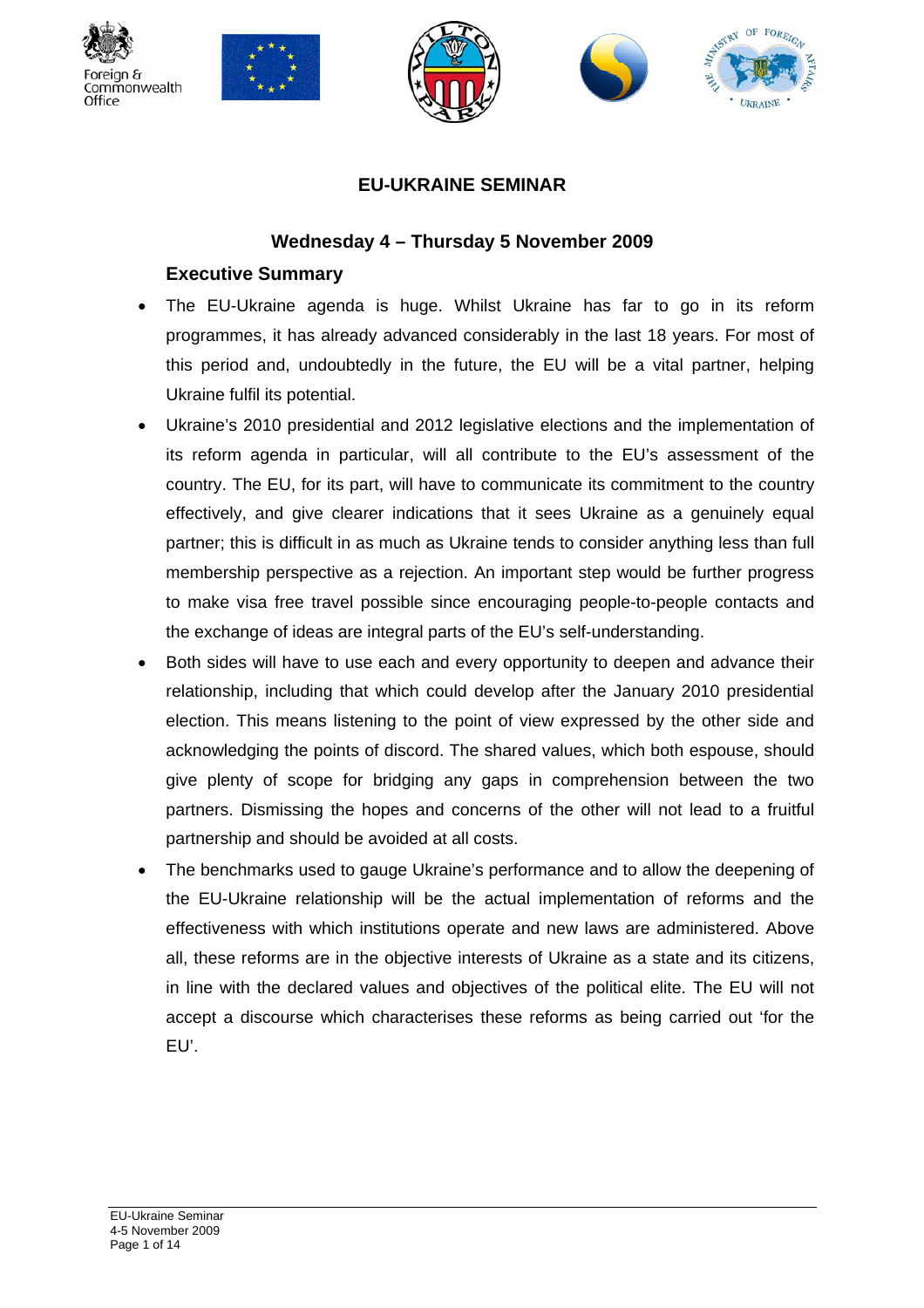### **Introduction**

- 1. Ukraine, with 46 million inhabitants, and the second largest country in Europe, is an important neighbour for the EU. In addition, its geographical location and history tie it closely to the EU. The EU is Ukraine's largest and richest neighbour. The value of trade between the EU and Ukraine reached € 40 billion in 2008, and has experienced double digit growth for many years.
- 2. In Ukraine's desire to democratise and improve the living standards of its citizens, the EU and its member states can share the experience of more than 50 years of European integration. Indeed, it is in the declared interests of the EU (as stated in its 2003 Security Strategy) to surround itself with a ring of stable and secure states, thus increasing its own security.
- 3. While Ukraine is a relatively new state with far to go before it reaches European democratic and living standards, praise is due for achievements since the Orange Revolution which brought to power a coalition of self-declared pro-Western reformers. In particular, effective steps have been taken to ensure the freedom of expression and fair and free elections. But many have rightly criticised that progress more generally has remained slow. Frustration vented at the new leadership's lack of efficiency is a reflection both of Ukraine's great potential and of disappointment that the high expectations have not been met.
- 4. Since 1994, the EU and Ukraine have negotiated and concluded a Partnership and Cooperation Agreement (PCA, in force since 1998), launched a political dialogue, established important trade and economic links and fostered people-to-people contacts. After the Orange Revolution, this process continued with the launching of a European Neighbourhood Policy (ENP) Action Plan. In recent years, and in recognition of the importance of Ukraine for the EU as well as the EU's importance for Ukraine, both sides have agreed to negotiate an Association Agreement, providing for a further approximation of Ukraine to the EU: Indeed, Ukraine's path may provide the model for the EU's relations with six of its closest neighbours in the East through the Eastern Partnership (EaP) initiative. The EU is launching negotiations with Moldova on an Association Agreement in January 2010 and draft negotiation directives for Armenia, Azerbaijan and Georgia are being discussed in the Council of the European Union. Belarus is another case, since the regime in Minsk has taken only a limited number of unsystematic steps towards democratic reform; however, Ukraine will serve as an important example to show what benefits EU cooperation could bring to its northern neighbour.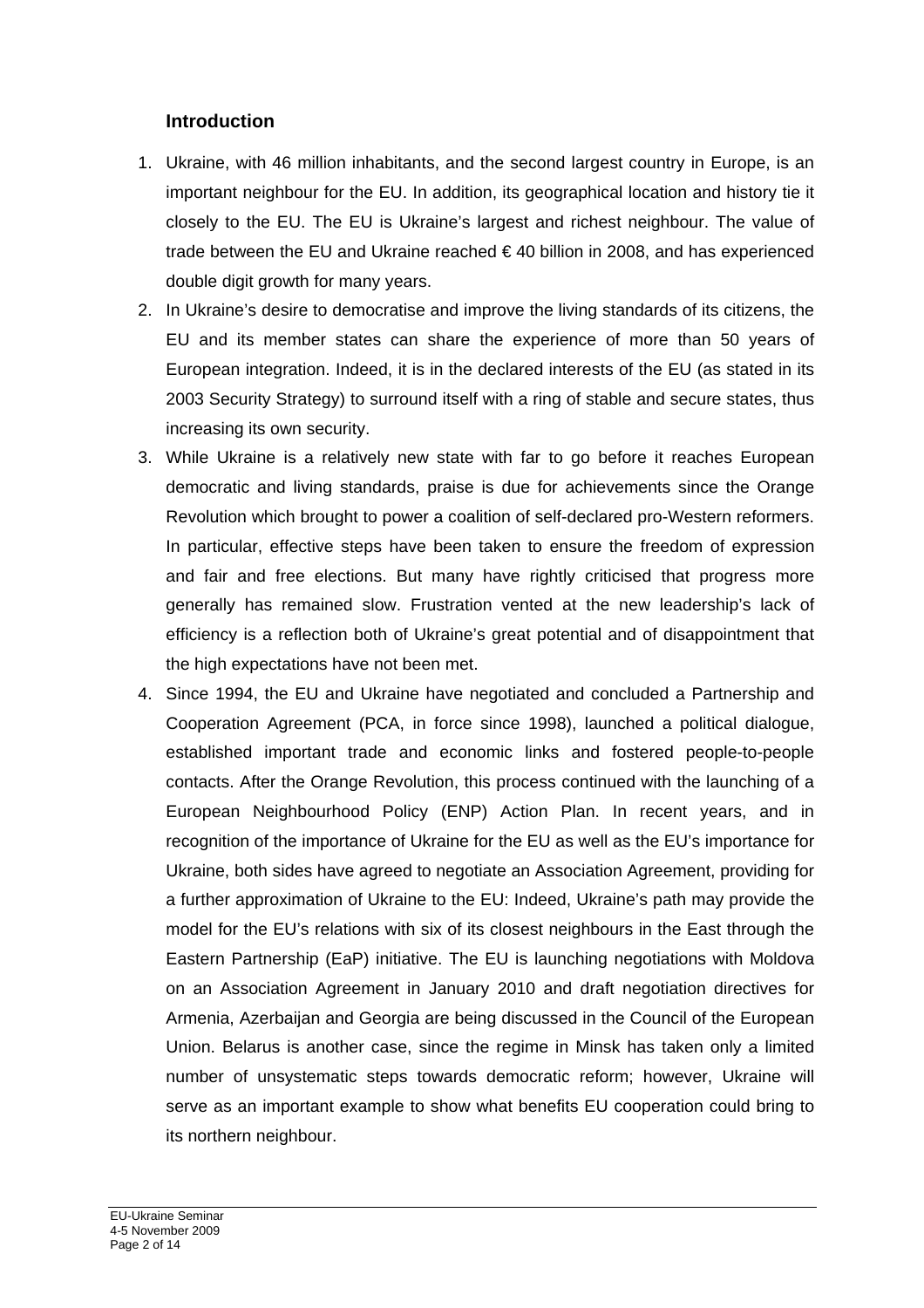- 5. While there is a sense of frustration among some of Ukraine's partners, none have declared themselves to be suffering from 'Ukraine fatigue,' as had been feared. The same cannot necessarily be said for Ukrainians, many of whom are exasperated with Brussels and the ambiguity that comes from dealing with one body representing the interests of 27 states. This growing 'EU fatigue' within Ukraine is reflected in the less than enthusiastic references to the EU in the 2010 presidential elections campaigns.
- 6. It is important to note that, from a European perspective, there is a clear commitment to Ukraine, manifest in the numerous accords that have already been enacted and the negotiations for future cooperation. Indeed, the European Commission highlights the prospect of a new contractual relationship (Association Agreement), enhanced energy relations (EU and International Financial Institution [IFI] support to energy sector reform) and enhanced people-to-people contacts. It could be concluded that from a Ukrainian perspective nothing short of a membership track can be seen as true commitment, an attitude which is not shared by the EU.
- 7. Under the presidency of Victor Yushchenko, Ukrainian officials have been particularly vocal on the issue of a membership prospective. The European Commission maintains any reforms should be carried out above all for the benefits they will bring to Ukraine. Yet, there are some who maintain that a clear target of EU entry would galvanise the political elite and increase the likelihood of successful reform, while making reforms more palatable to the population. It is hoped that the winner of the 2010 presidential election will be able to foster the consensus required to make the most out of the opportunities offered by the Association Agenda and Association Agreement. If the political will for implementation of the programmes is lacking, cooperation may slow and enthusiasm for European integration in Ukraine may wane further.

### **The Political Situation**

8. The Orange Revolution is seen as a crucial moment in Ukraine's democratic development. Despite the disappointment of the intervening years, it is important that both partners stay true to the principles espoused in 2004. The challenge now is to recognise the next moment of opportunity to galvanise reforms in Ukraine. The period following presidential elections in 2010 may be one such moment. It is hoped that the newly elected president will benefit from a fresh mandate, greater political stability and the political capital to implement real systemic reforms. If the chance to advance relations after the elections, on the basis of sustained and effective Ukrainian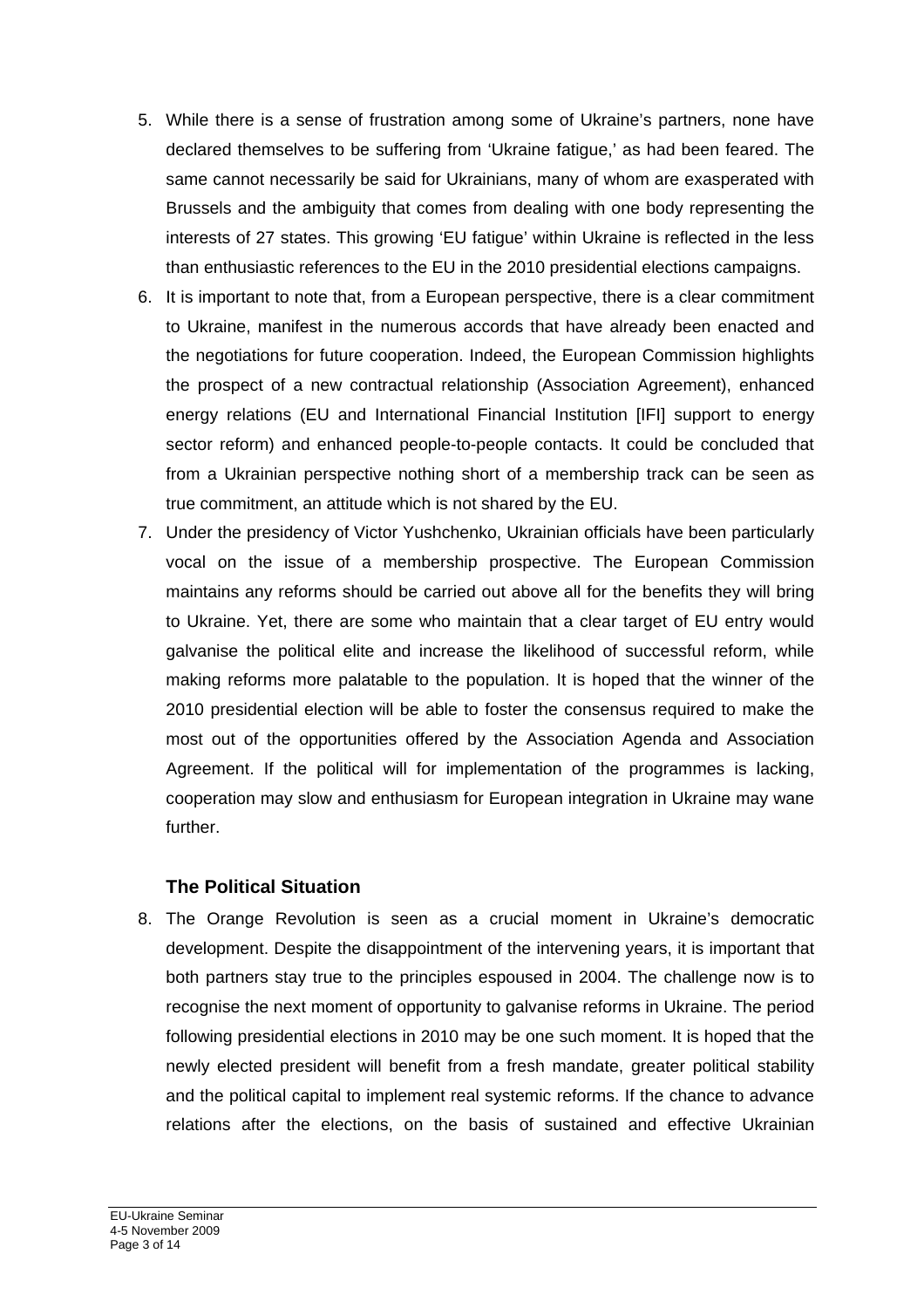commitment to reforms, is not seized upon there is a real risk that several years will go by before an equally propitious opportunity arises.

- 9. After the elections, there will normally be an 18 month period in which advances can be made before the next legislative elections; although these may be brought forward. However long this period proves to be, it can be put to good use in undertaking necessary constitutional reforms. While reaching consensus on these issues will be difficult, it is however impossible within the Rada, or parliament, as currently constituted. Above all, the constant political crises and executive paralysis of the last five years will have to come to an end. Responsibility and accountability for this rests with all political players.
- 10. To be taken seriously, Ukraine needs to demonstrate a capacity to overcome political gridlock: a smooth transition of power in the presidential elections to be held on January 17, 2010 is vital in this respect. The upcoming elections represent a major test for Ukraine. While the general expectation is that they will be largely free and fair, observers will be looking for improvements in the way they are conducted.

### **Ukraine's Economic Situation**

- 11. The global economic crisis affected Ukraine more than most countries in Eastern Europe: Gross Domestic Product (GDP) contracted by as much as 14% year on year. Falling demand for industrial exports hit the country hard, the openness of the economy making it sensitive to fluctuations of demand in global markets. To compound the drop in exports, foreign direct investment (FDI) also declined and real wages fell by an estimated 10% year on year. The government has been forced to allow the devaluation of the Hryvna.
- 12. The threat posed to the IMF Standby Arrangement by the recent enactment of a rise in pensions and minimum wages is significant. The IMF will not disburse the next tranche of the money allocated for Ukraine until a reasonable degree of consensus is reached between the political actors in Ukraine. Given that this is unlikely, Ukraine's economic situation remains precarious. There is a general understanding that, from a Ukrainian perspective, the implementation of the loan conditions requiring the restructuring of Naftogaz remains difficult; some analysts even argue that expectations were unrealistic given the electoral context.
- 13. There has been severe criticism from the opposition of the authorities' handling of the financial crisis. Whilst much of this may be politically motivated, it is true that problems in drawing up the state budget for 2009 and in coordinating the actions of the President, Prime Minister and National Bank have impeded the response.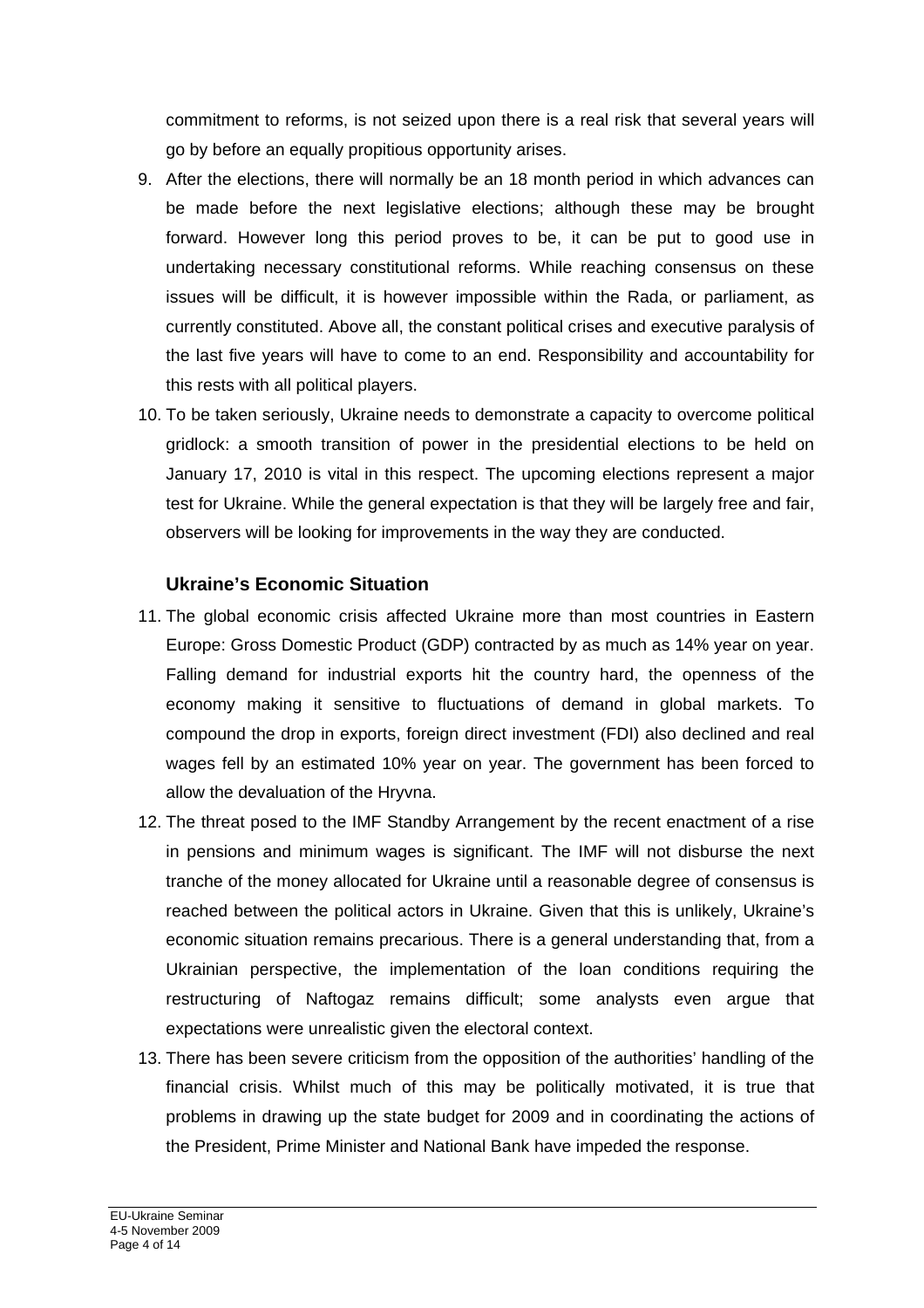- 14. In the medium term, Ukraine will need to rein in expenditure and reduce the budget deficit. According to the European Bank of Reconstruction and Development (EBRD) any future growth will be driven by external rather than domestic demand. This runs counter to claims made by the Party of Regions that the increase in pensions and state salaries would help boost domestic demand and promote economic recovery.
- 15. In order to position itself best to take advantage of any increase in global demand, Ukraine will have to address the instabilities of its financial markets through improved regulation and increased capitalisation of the banks. Increased credibility of fiscal policy and investment will increase confidence in the country, as would the restructuring and increased transparency of state enterprises. These measures would be facilitated by and indeed would, in turn, facilitate the creation of stronger institutions in Ukraine

# **Security**

- 16. There is a perceived security vacuum in Ukraine; one which many actors in the country are anxious to fill. Conflicts in Georgia and Moldova act as constant reminders of the dangers of state weakness and stoke disquiet relating to Crimea, an ethnically mixed region with strong ties to Russia. The Russo-Georgian war of August 2008 also demonstrated to Ukraine the problems that can arise from deficient security preparation, and the importance of good relations with Russia. Many in the political elite have suggested that membership of the North Atlantic Treaty Organisation (NATO) could be a solution to this security deficit. This idea is not favoured by the majority of the public, and Russian opposition to any such move could prove explosive.
- 17. Ukraine has shown a keen interest in the development of the European Security and Defence Policy (ESDP) and Common Foreign and Security Policy (CFSP). It has aligned itself with many EU declarations on CFSP. There is significant potential for Ukraine to build upon its contributions to the EU's peacekeeping missions in the Balkans and its civilian and military crisis management operations.
- 18. Discussions surrounding a new security architecture for Europe are regarded cautiously by Ukraine. There is concern that the Corfu process,<sup>[1](#page-4-0)</sup> will lead to the principal security actors imposing a solution on smaller, unallied states. Ukraine rejects such a possibility emphatically.

<span id="page-4-0"></span>l  $1$  Launched by the OSCE in 2009 to tackle security challenges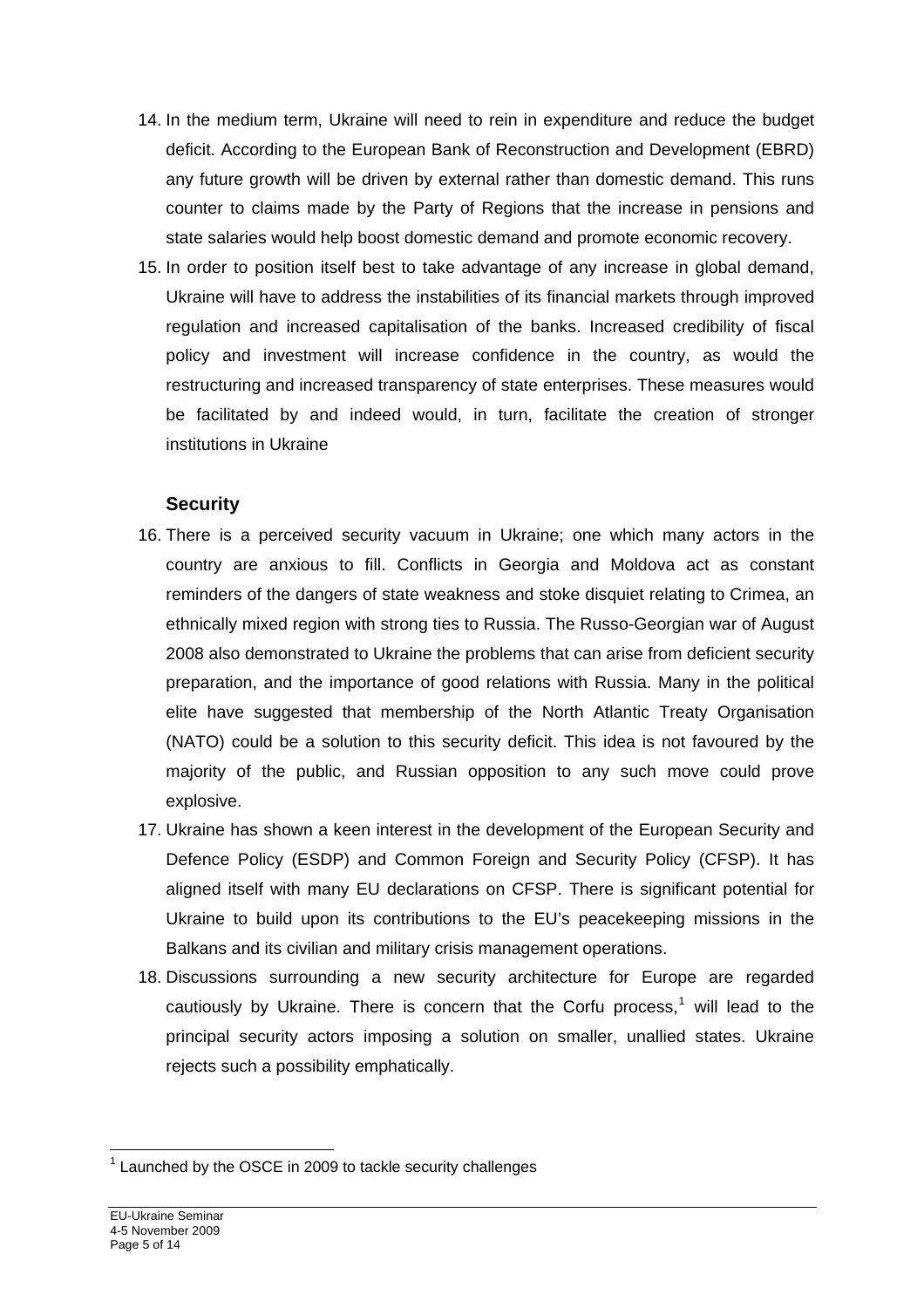## **Foreign Relations**

- 19. With great variation in the ethnic and linguistic make-up of the country, Ukraine's foreign policy choices are often analysed in relation to its two largest neighbours, Russia and the EU. Unfortunately some analysts and practitioners conceive of these relations in zero-sum terms.
- 20. The role of Ukraine as a regional actor is one that should be remembered: especially within the EaP initiative. Ukraine, as the most advanced state both in terms of democratic development and of its relationship with the EU, is an important example for the other participating states. Ukraine should do more as an international actor in regional problems, enabling it to become considered as an even more serious partner to the EU. If successful, such an initiative would undermine the arguments of those that say it has to choose between a pro-West or pro-Russia foreign policy alignment.
- 21. If the window of opportunity that opens after the 2010 presidential elections is not fully exploited, there is a growing fear that the country will lose its position in the vanguard of the EU's partners in the region. Other states in the region are eager to take advantage of the EU's offers of cooperation. If Ukraine's relations with the EU stall for any reason, there is a real chance that it will be overtaken in this respect.
- 22. The EaP aims not only to share best practice between the EU and the partner states, but also among partner states. This is important since, despite their obvious differences, the participating states have much to learn from each other.
- 23. Ukraine's relations with Russia have become increasingly fractious in recent years. The Orange Revolution is frequently portrayed as a foreign policy failure for Russia, and it is argued that Moscow has had difficulty in accepting the Orange coalition as equal partners. Nonetheless, the EU is interested in Ukraine and Russia developing friendly relations on the basis of the sovereignty and interests of both parties. At EU-Russia summits, Russia's relations with Ukraine and the importance of their healthy cooperation are subjects frequently broached by EU delegations.

### **Energy: an Unavoidable Issue**

24. The Russia/Ukraine/EU energy relationship is particularly difficult for all parties. Ukraine has struggled to keep up with payments for energy supplies from Russia, despite preferential prices for most of the post-Soviet period. Disputes over gas debt and transit contracts prompted the cutting off of Russian gas supplies through Ukraine in January 2006 and January 2009. The EU has taken this problem seriously, since gas provisions for a number of its member states rely upon transit through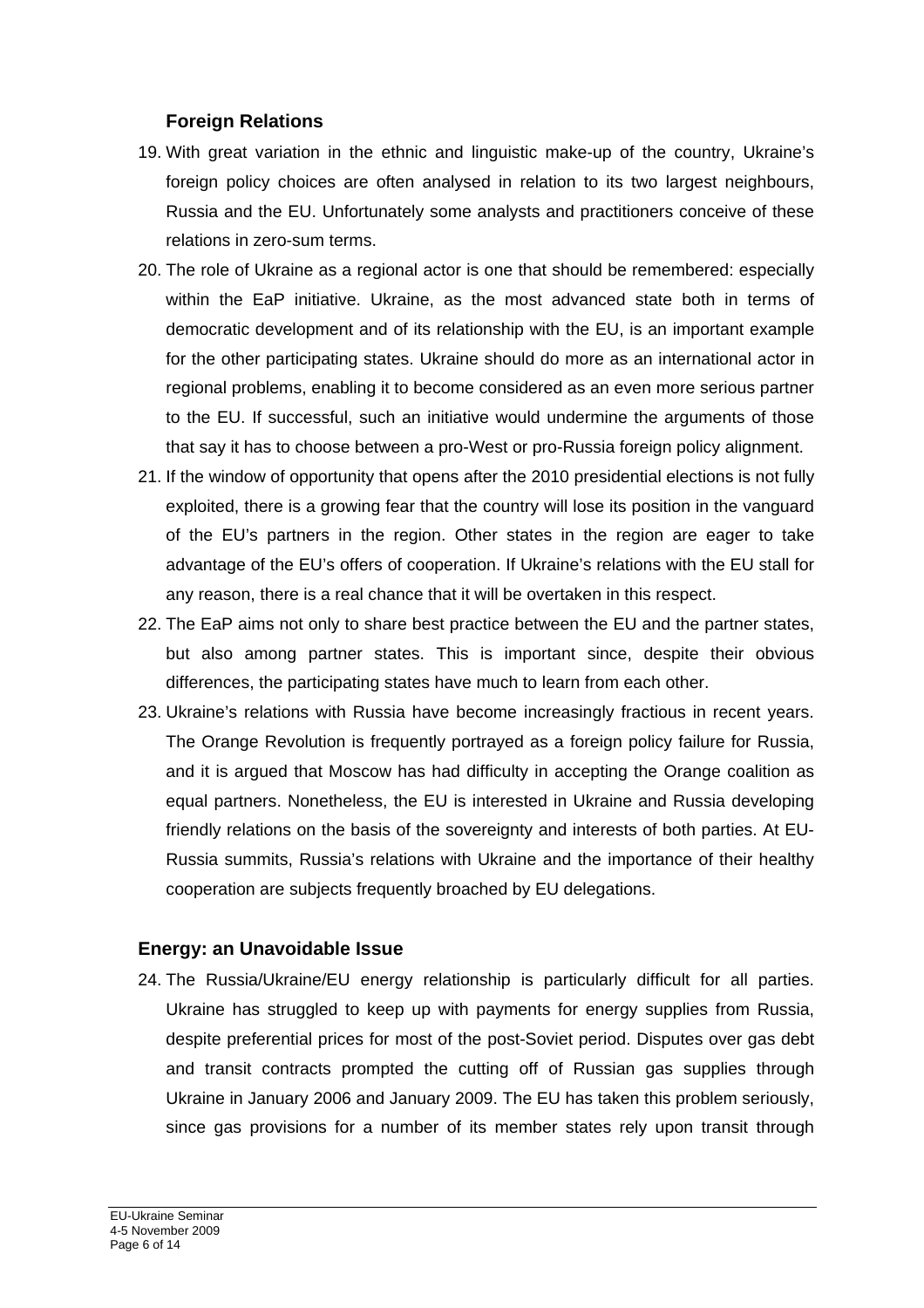Ukraine. Roughly 25% of EU gas imports come from Russia, 80% of which transit Ukrainian territory.

- 25. Since the crisis of January 2009, Ukraine has clarified some aspects of its outstanding debt to Gazprom, Russia's state-owned gas monopoly. At this time, the two countries signed a 10-year supply contract, under which Ukraine pays for gas monthly. This arrangement is difficult for the Ukrainian state gas company, Naftogaz, which struggles to make payment every month; nevertheless, it has managed to do so as of December 2009. The removal of the debt issue has unquestionably reinforced the security of energy supplies to Europe, as too has the signing of a ten year contract. In addition, Ukraine now pays market prices for the gas supplied by Russia, removing the temptation for political bargains to be made on gas prices.
- 26. Until 2004, information on the Ukrainian gas system was considered a virtual state secret. The 2009 Russia-Ukraine gas contract is now largely in the public domain and the March 2009 EU-Ukraine memorandum on the gas transmission system has allowed for a three year audit of the gas network. Such a level of openness is unusual in the gas sector; Russia in particular retains a high level of secrecy on this 'strategic industry'.
- 27. Other clauses in the contract, in particular the obligation to 'take or pay' for the agreed volume of gas, are a cause for concern. In 2009, Ukraine has needed far less gas than contracted and there is considerable disquiet as to whether Gazprom will impose penalties for volumes of gas not taken. So far, there has been agreement that these penalties will not be invoked. Ukraine is not unique in this regard—some EU member states have reached similar understandings—but uncertainty remains as to how long such an arrangement can continue.
- 28. It is important to highlight the need to increase domestic energy prices, currently the cost/recovery ratio for gas is 30% for households and 40% for utilities; the electricity sector also runs below cost recovery levels. In order to have a stable basis for state finances and for Ukrainian businesses to compete with foreign competitors, these de facto subsidies need to come to an end.
- 29. On energy questions, the European Union, its member states and other international institutions have been very active: EU involvement in the Ukrainian energy sector started with a PCA signed in 1994. The 2005 Memorandum on Energy Cooperation envisaged the full integration of Ukraine into the EU energy market, and promised cooperation on nuclear energy, energy efficiency, safety issues and the development of coal. It is worth noting that this came before the first serious crisis in Ukraine-Russia gas transit in January 2006.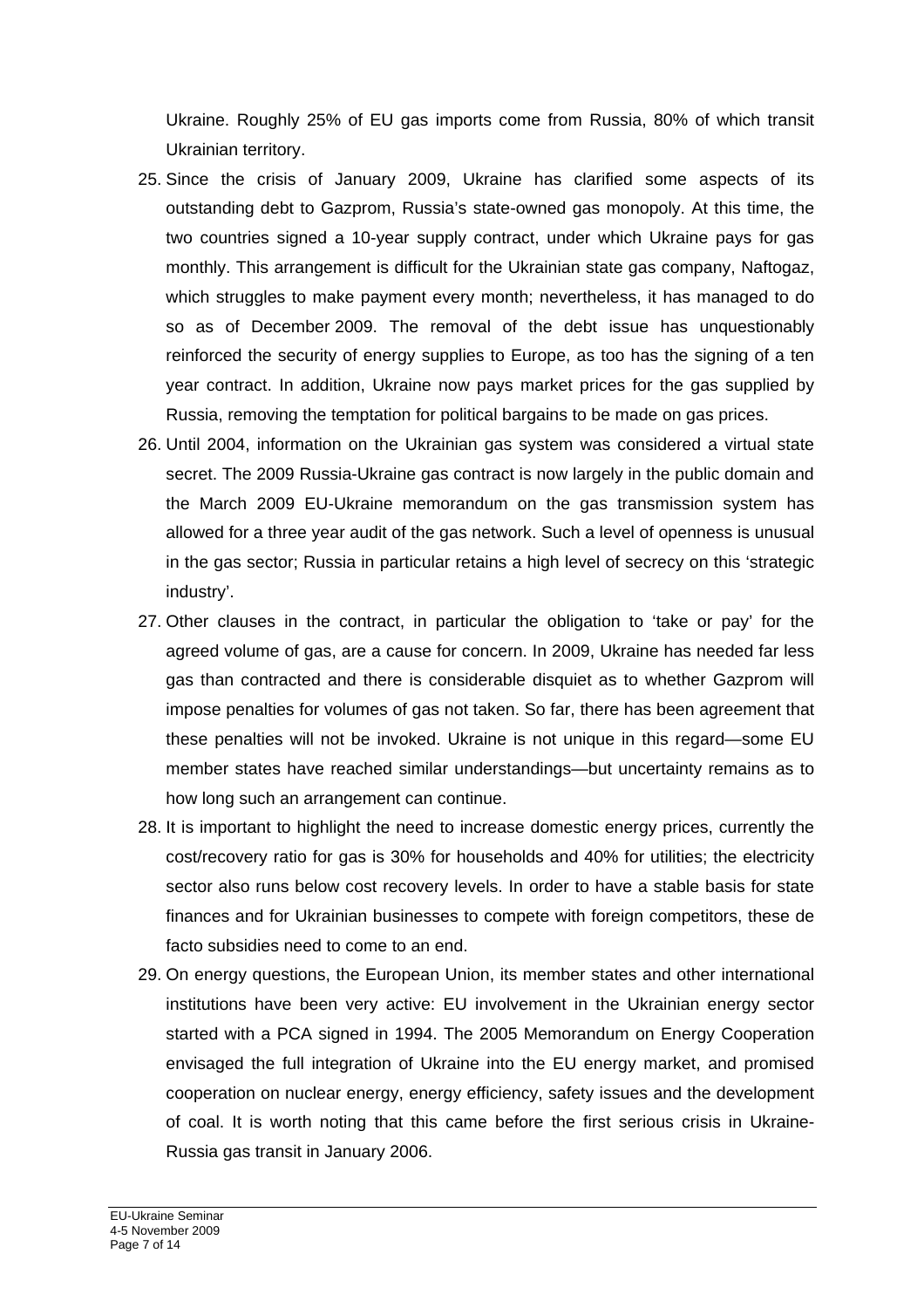- 30. Cooperation on energy was reinforced with the 23 March 2009 declaration signed by Ukraine and the EU on the modernisation of Ukraine's gas transmission system. This has allowed Ukraine to move out of the traditional Ukraine-Russia framework. The EU in July 2009 also helped broker an agreement between Ukraine and international financial institutions (IFIs) which could pave the way for the release of an additional € 1.7 billion for energy sector reform in Ukraine as well as the purchasing of Russian gas, by Ukraine. Ukraine so far has not taken the reform steps which would have made it possible for the IFIs to release this additional assistance.
- 31. The European Commission and Ukrainian government continue to pursue projects to aid the development of the energy sector in Ukraine. These range from institutional projects like the accession to the Energy Community, consultations on the privatisation of energy companies and the idea of Ukraine connecting to the EU's high voltage electricity grid.
- 32. Ukraine's accession to the Energy Community Treaty, envisaged to take place this year, should see adoption of the EU A*cquis Communautaire* in this vital area. Accession should increase the transparency of the gas market and reduce the potential for politicisation of the matter, increasing the energy security of all concerned parties. This would improve relations between Russia and Ukraine as one important point of contention is neutralised.

### **Steps towards Improved Governance**

- 33. In the 18 years since Ukraine gained independence, many reform programmes have been formulated and discussed. There is a wealth of experience and best practice from the Western states as well as other states that are making the transition to market economies and democratic structures. Indeed, many reform programmes have been drawn up to tackle the specific problems that Ukraine faces. What is needed is the impetus to push these reforms forward. There is an 'implementation deficit' in Ukraine, in that reform programmes are not always executed. There is also a problem in the non-implementation or partial implementation of the law as it stands.
- 34. Procedural issues remain a problem for Ukrainian institutions: There is a dearth of legal procedures and institutional relationships between political actors. The Ukrainian state will function better once these relationships, and the responsibilities that come with them, are consolidated.
- 35. Post-Orange Revolution Ukraine has seen constant wrangling between the Prime Minister and President over which institution has responsibility for executive decisions. This is largely due to the constitutional amendments made in the wake of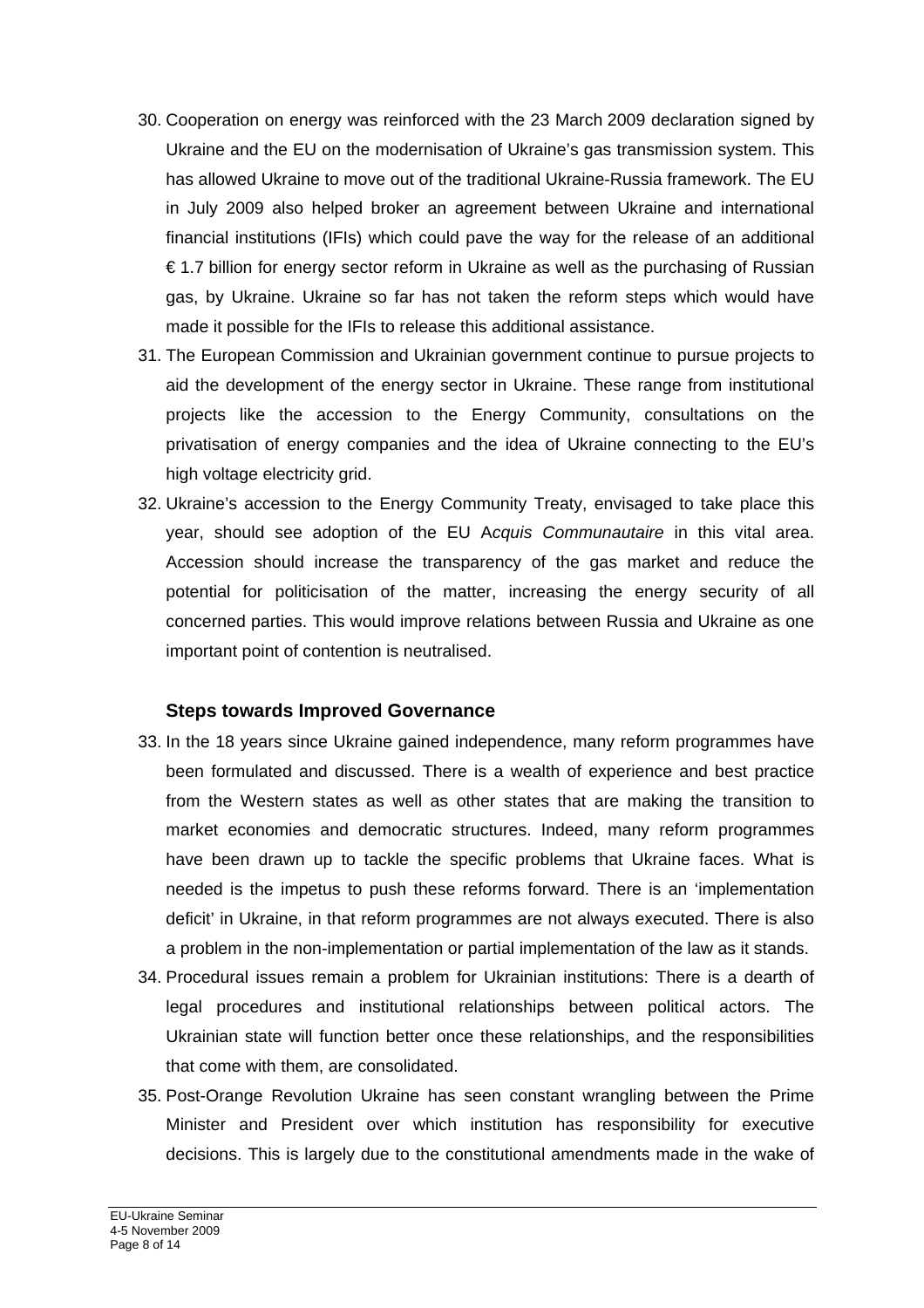the Revolution, which increased the role of the Rada, or parliament, and government, drawing power away from the presidency. Unfortunately, this has led to a confusion of roles and competing authorities on many crucial policy areas. It should be remembered that these constitutional changes were seen by many at the time as the price of a peaceful transition of power during the Orange Revolution. One of the primary challenges for any new president will be constitutional reform. The form that any change takes remains one of the major measures of Ukraine's empirical statehood and its democratic performance. The ultimate aim is a constitution that is not only democratic, transparent and efficient, but durable.

- 36. Ukraine's political structure encourages the pursuit of short-term political objectives. This situation is exacerbated by the personalities of the people in public office, but the system itself also encourages tactical manoeuvring to obstruct the efforts of political rivals. Politicians tend to avoid initiatives which do not yield immediate benefits for the electorate, their business sponsors or themselves; in parallel, the system tends to punish those who take a more long-term view, thus ensuring the propagation of these practices.
- 37. At present, deputies to the Rada are largely unaccountable to the electorate. A single constituency covers the whole of the country with representatives elected from closed party lists. The single constituency was introduced to counter the domination of independent candidates in previous elections. The current system has increased party coherence, but has resulted in the population having little connection to the political class, it also encourages deputies to privilege their relationships with party officials above their relationship with the people.
- 38. Some fear that the division of the country into regional political units may encourage the federalisation of the state or even the secession of some units. While there is a debate to be held on this matter, it is suggested that open party lists with a regional mandate could be a logical compromise—avoiding the potential risk of having local magnates in single mandate constituencies, but bringing the representatives one step closer to the electorate.
- 39. Political parties need to develop further and move away from being vehicles for business groups or single individuals. One means of doing this will be the greater democratisation of party structures. The existence of imperative mandates (Rada deputies are not allowed to change blocs without resigning their seat) is important in this context. Such a policy ensures party discipline, yet in order for leaders to be accountable to the party, deputies need to have the opportunity to demonstrate their disapproval, dissent and, in extreme cases, defect. The means with which parties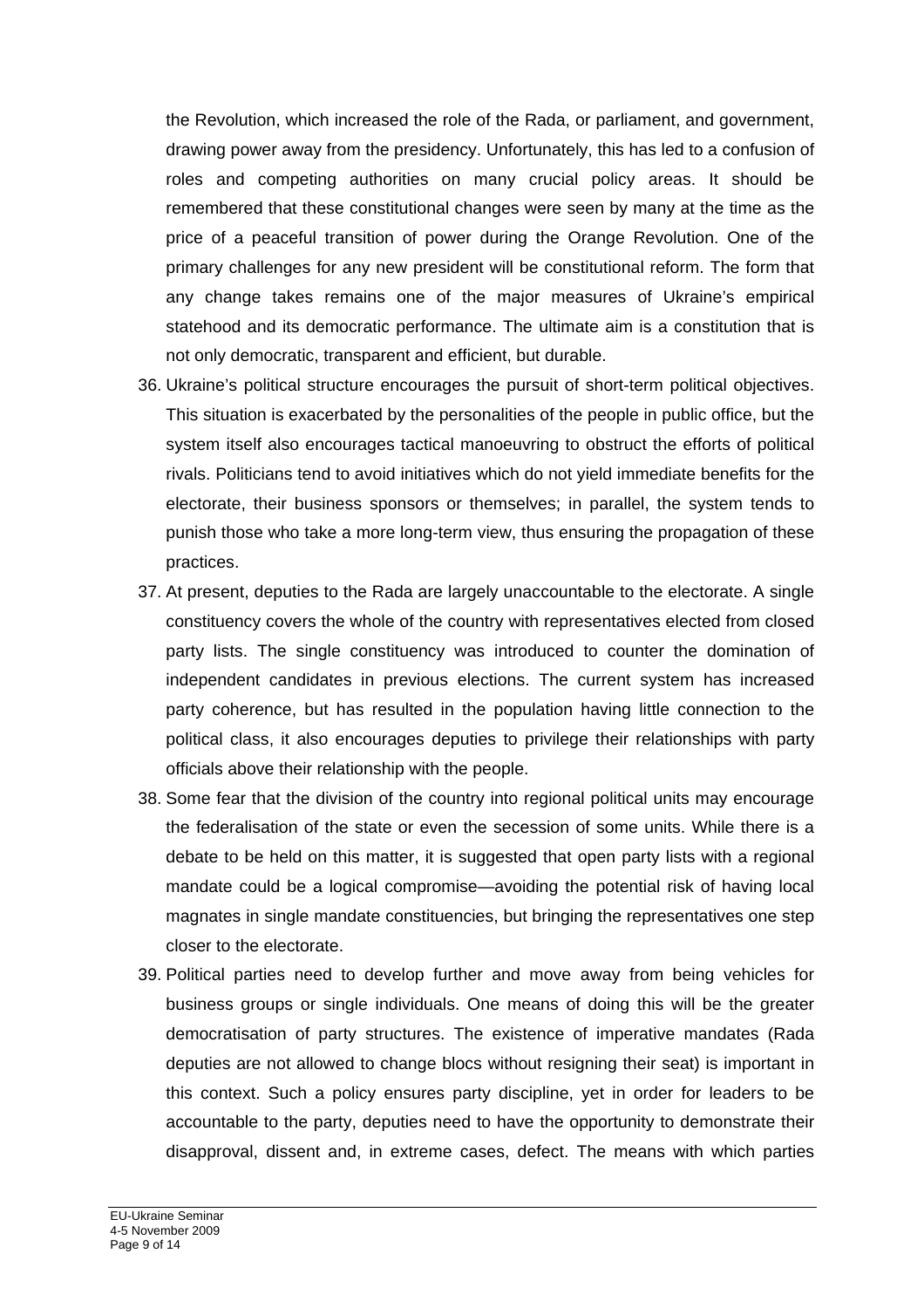recruit officials are also important. The role that civil society should play in preparing candidates for political life should be developed too.

- 40. A further problem is the practice of blocking the rostrum in order to prevent the execution of ordinary parliamentary business. Such actions frustrate the legislative process. Suggestions that the Rada speaker should be given the authority to remove deputies carrying out such actions should be seriously considered; at the very least a convention limiting the practice to issues which would negatively affect 'national security' would be desirable.
- 41. The reduction of corruption goes hand-in-hand with the process of democratisation. Transparency International's 2008 Corruption Perceptions Index, which measures public international perception rather than domestic, gave Ukraine a rating of 2.5 out of 10, ranking it at 134th out of 180 countries, a rank it shares with Pakistan and Nicaragua.
- 42. Corruption affects all levels of society and is facilitated by bureaucracy and inefficient civil administration. Whilst it touches all areas of life in Ukraine, certain areas are most visible. Corruption in the energy sector is a particular problem, which requires courageous steps if it is to be properly addressed.
- 43. The judicial system is another area that requires serious attention. Low pay and lack of independence are notable obstacles. Judges need not only to be independent of political patronage and pressure, but also need to conceive of themselves as independent of each other. Each judge needs to make decisions based on the law and jurisprudence without fearing repercussions. They also need to be held accountable to the law that they are charged with upholding. Finally there should be a transparent, independent body which appoints and reviews the credentials of judges in order to remove the temptation for political manipulation of the judiciary. Abolition of the procuracy is one element that has been considered and supported by Ukraine's international partners.
- 44. Conditions for business need to improve; excessive bureaucracy and red tape crush entrepreneurial spirit. Business and enterprise also suffer from the venality of petty bureaucrats. Multi-layered administrative requirements create ample opportunities for corruption, presenting obstacles to the country's economic development and the growth of a prosperous middle class. The complex procedures for the registration of a business are also detrimental as foreign companies are put off by the lack of transparency.
- 45. The business environment would benefit from the ability to enforce compliance through binding contractual procedure; unfortunately, the weaknesses of the judicial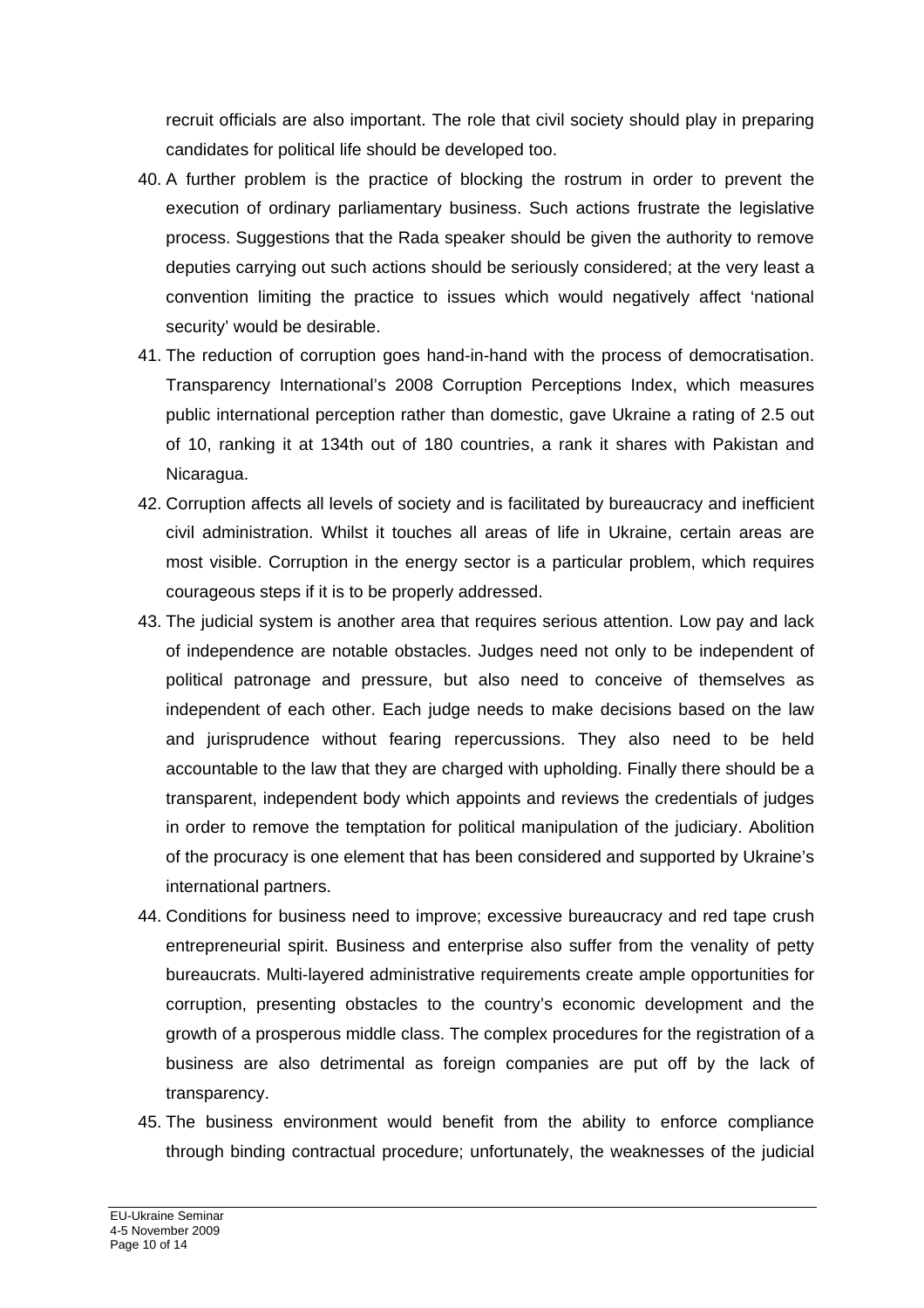system leaves business with little recourse to the law. The same is true on the state level, as has been seen most recently in the political interventions in privatisations by Mrs Tymoshenko and Mr Yushchenko. The failure to comply with IMF conditionality has weakened Ukraine's appeal as a business environment in addition to jeopardising economic recovery.

- 46. Public administration is another area in need of attention. While some key ministries have capable staff, others lack the capacity to implement the reform programme. The EaP's Comprehensive Institution Building programme should help in addressing shortcomings in this area, but will need the support and enthusiasm of the state administration to be truly effective. The EU commitment to this new element of the ENP is demonstrated by the fact that the majority of the extra money attributed to the region has been earmarked for this purpose.
- 47. Ukraine's relatively free press and active civil society are assets in its democratic development. Freedom of the press is seen by many as a key durable success of the Orange Revolution. Yet, media ownership raises questions: there is a plurality of media in Ukraine rather than a true diversity. Even whilst acknowledging the great strides made in media freedom, and Ukraine's hard-earned position as a regional leader in this field, the sector has further room to develop. Too many journalists write favourable articles for money, and the development of new media and prizes for journalistic standards should be encouraged.

### **Institutional Ties between the EU and Ukraine**

- 48. Institutionally, Ukraine and the EU are increasingly linked through the PCA, ENP Action Plan and, soon, the Association Agreement, in the context of the EaP. This provides considerable grounds for optimism regarding the EU-Ukraine relationship and provides key frameworks for the implementation of Ukraine's reform agenda, including steps towards further democratisation.
- 49. These agreements and declarations of intent highlight the still long path that lies ahead and the slow speed of progress in recent years. This should not be cause for pessimism—despite the pace of change, the forward progression is undeniable—but should serve as a reminder of the reality of Ukraine's position and the difficulties facing reform efforts.
- 50. With the main political aspects largely resolved, negotiations on the Association Agreement itself are expected to be concluded in 2010, including negotiations on trade aspects of the agreement and the establishment of a Deep and Comprehensive Free Trade Agreement (DCFTA).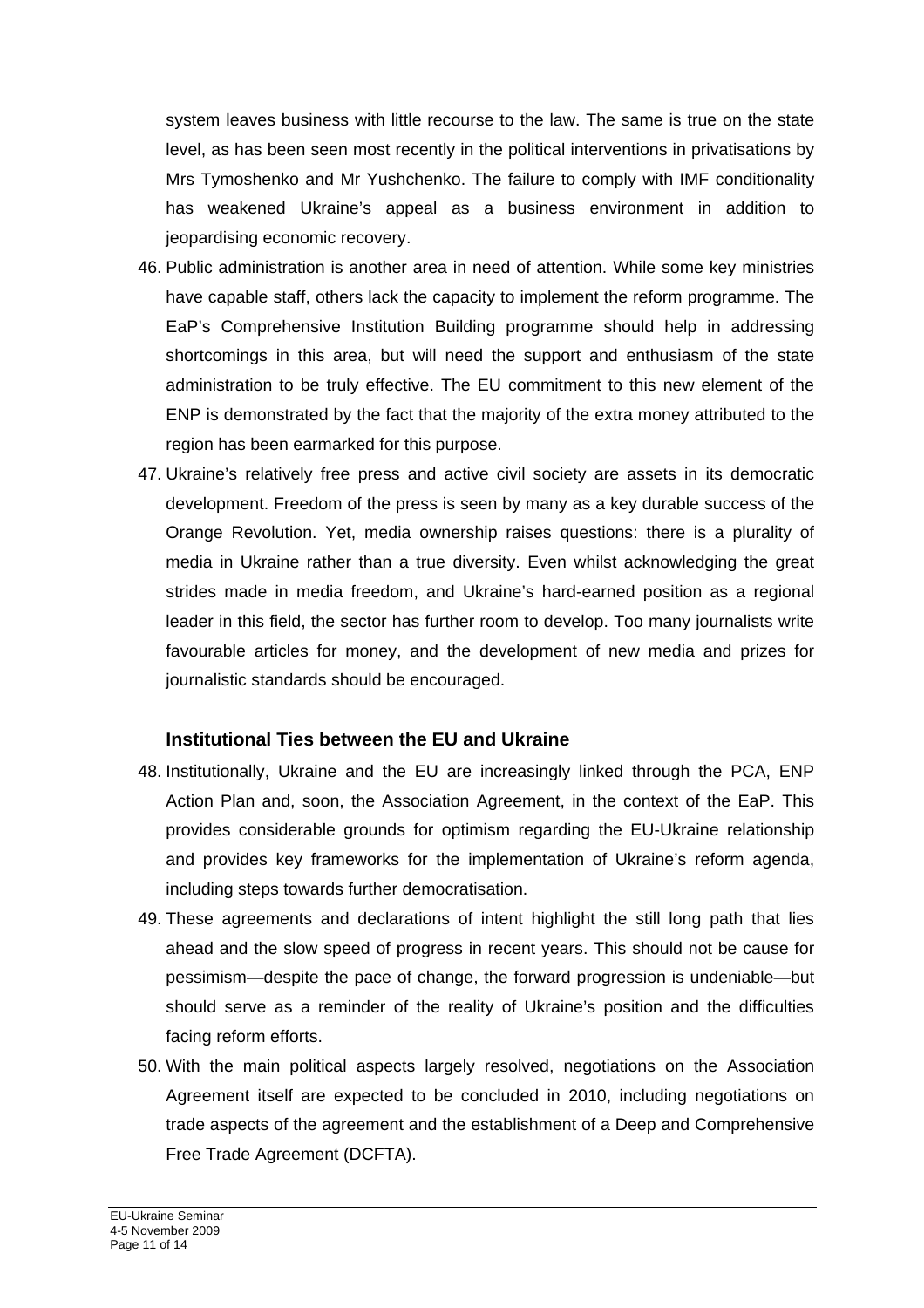- 51. The Association Agenda allows Ukraine and the EU to begin implementing certain aspects of the Association Agreement before the latter is finalised. This display of adaptability demonstrates a desire not to lose time in the implementation of those aspects of the agreement which are not contentious. Implementation should not be slowed because of other questions that remain under negotiation.
- 52. The passage of the Lisbon Treaty into law on 1 December 2009 is seen as a step forward not just for the EU, but also for its partners, Ukraine included. It is hoped that the EU can leave behind questions of its own institutional reform, and benefit from streamlined decision-making and greater direction in foreign policy. For Ukraine this will remove some of the uncertainty about EU priorities and should simplify its relationship with Brussels. It is important to remember too that the problems with the passage of the treaty reflected badly upon the EU.
- 53. Ukraine is the only state in the region with which the EU has not established a dedicated dialogue on human rights. While Ukraine's record is not perfect, and is addressed in other contexts, it is not considered a barrier to the EU-Ukraine relationship.

# **Economic Aspects of the EU-Ukraine Relationship**

- 54. The alignment of Ukraine's economic system with the EU's *Acquis Communautaire* would be an important advance for Ukraine, helping the country's further integration into the EU market. The implementation of the DCFTA will realise this alignment.
- 55. The DCFTA will go far beyond simple tariff liberalisation, eventually covering goods services and capital, it will act as the model for the entire region. It will have transformative effects on Ukraine's economy and society, the magnitude of which is difficult to estimate. With the further development of trade relations, there will be even greater pressure to review EU visa policy towards Ukraine.
- 56. The EU expects and demands serious change from Ukraine. Transformations have been possible in the new member states thanks to the political will of their leaders and public national and significant levels of EU funding. Despite a context in which the EU, through the Eastern Partnership, is significantly expanding its assistance to Ukraine, in particular by means of the Comprehensive Institution Building programme, some analysts call for the EU to commit even further resources to aid the country's transformation.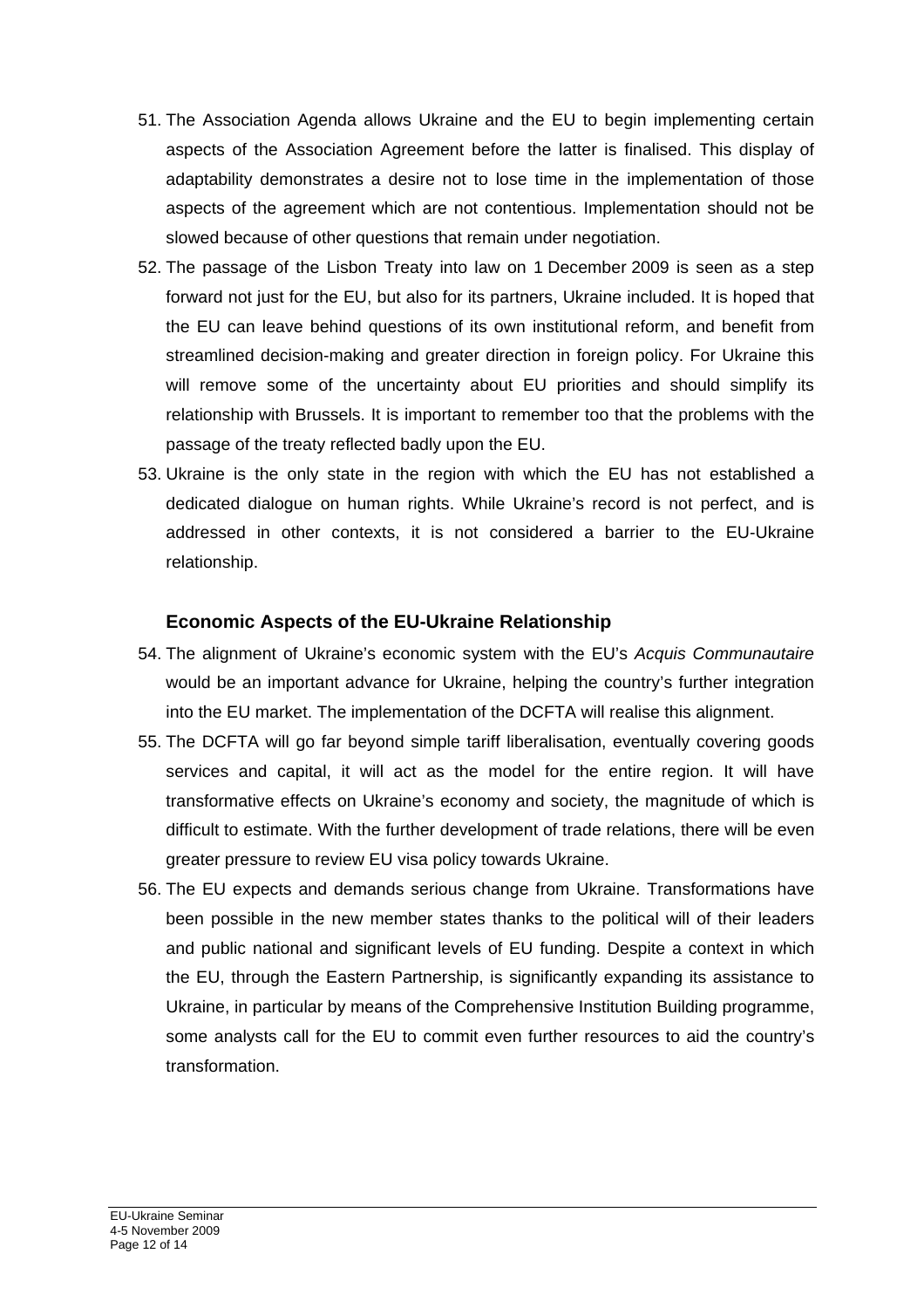#### **Social Issues in the EU-Ukraine Dialogue**

- 57. People-to-people contacts have been one of the great successes of the EU. With the free movement of people within the Union, the populations of all member states have been able to gain a greater understanding of other cultures. The EU's visa policy towards Ukraine is a source of frustration for many Ukrainian citizens. While Ukraine has removed any visa obligation for short stay visits of EU citizens, the EU has not followed suit. Some in Ukraine describe the application process for a Schengen Zone visa as intrusive and humiliating, and argue that the EU should take further steps to reduce or remove visa fees for Ukrainian citizens, as well as simplifying the process as much as possible. But progress on this issue should be noted. Last year, about 40 per cent of Ukranians travelling to the EU did not have to pay a visa fee. And discussions continue on reducing or removing fees for Ukrainian citizens and on simplifying the process.
- 58. This further easing of visa requirements is desirable to encourage the people-topeople contacts that the EU favours as a means of increasing mutual understanding. Visa liberalisation is to feature in the forthcoming Association Agreement, but the wording of any reference to it in the agreement remains a sticking point in negotiations. It is clear that any full liberalisation, i.e. visa-free travel, will take time and require substantial technical progress from Ukraine.
- 59. The EU recognises the frustration felt by Ukraine on the visa issue, but is reluctant to make promises that it will find hard to fulfil, given the hesitancy of member states. This should be recognised by Kyiv. If the EU takes strides toward visa liberalisation for citizens of Ukraine, other partner states will demand similar concessions. Migration is a politically sensitive question in many member states and one intimately tied up with visa regulations. The Ukrainian government continues to push for a roadmap for visa-free travel, implying a sequence of steps to be taken, with a timeline of parallel steps by the EU towards visa-free travel.
- 60. The EU has set aside € 12 million for investment in Crimea. The money earmarked for socio-economic development projects should be used in cooperation with the regional elite and population in order to maximise its potential. It is clear that neither Russia nor Ukraine has a development strategy for Crimea so the EU's initiative in this area can only be beneficial.

#### **Dominic Fean[i](#page-13-0) 27 November 2009**